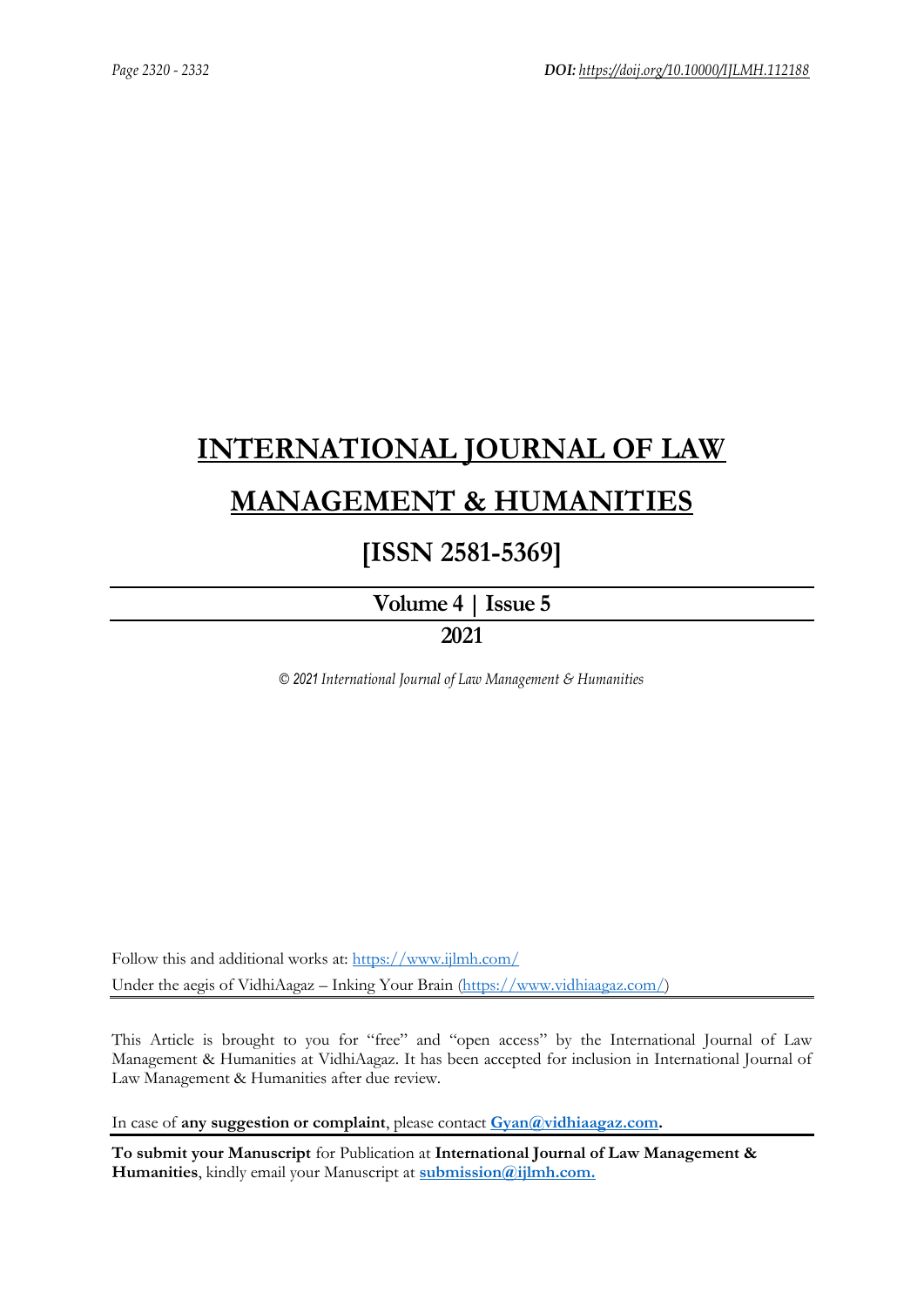# **An Analysis on the Personal Laws and Constitutional Challenges of the Uniform Civil Code in India**

#### **SUBHAJIT SAMANTA<sup>1</sup>**

#### **ABSTRACT**

*The Uniform Civil Code is a single code which applicable for all the citizens of our country in personal matters such as marriage, divorce, adoption, maintenance and guardianship. Article 44 of the Constitution of India confers "The State shall endeavour to secure for the citizens a uniform civil code throughout the territory of India". Although, India has many religious law practices such as hindu marriage act which is merely applicable for Hindus and the term "Hindu" included along with the Sikhs, Jains and Buddhists. Besides, the Muslim personal laws are based on their religious texts such as the shariat application act and dissolution of muslim marriage act which are merely applicable on the muslim and Indian christians have the Indian christian marriage act where Parsis are subject to the parsi marriage and divorce act. Nevertheless, there have some "Secular" laws which are applicable for all the citizens irrespective of their religion and caste such as the special marriage act, guardianship and wards act, juvenile justice care and protection of children act, etc. However, Goa is the merely one state in India which has a UCC which is applicable upon the citizens of the state irrespective of their caste and religion. Though, this paper aims to evaluate on the personal laws in India and its various practices in social institutions as well as Constitutional challenges of the implementations of the UCC. Keywords: Marriage, Divorce, Constitutional Provisions..*

# **I. INTRODUCTION**

*"Faith must be enforced by reason, when faith becomes blind it dies"*

#### *Mahatma Gandhi.*

India celebrates the 75th years of Independence Day but still women of the nation are neglected for evil practices of personal laws. The Human rights of a woman always been infringed for impulsively practices in personal laws such as marriage and family. Although, India's many states have not same practices in despite of same religion. Hence, Hindus of West Bengal and Kerala have different practices and norms in their marriage. In Islam the Shia and Sunni have

<sup>&</sup>lt;sup>1</sup> Author is a student at Bikash Bharati Law College (University of Calcutta), India.

<sup>© 2021.</sup> International Journal of [Law Management & Humanities](https://www.ijlmh.com/) [ISSN 2581-5369]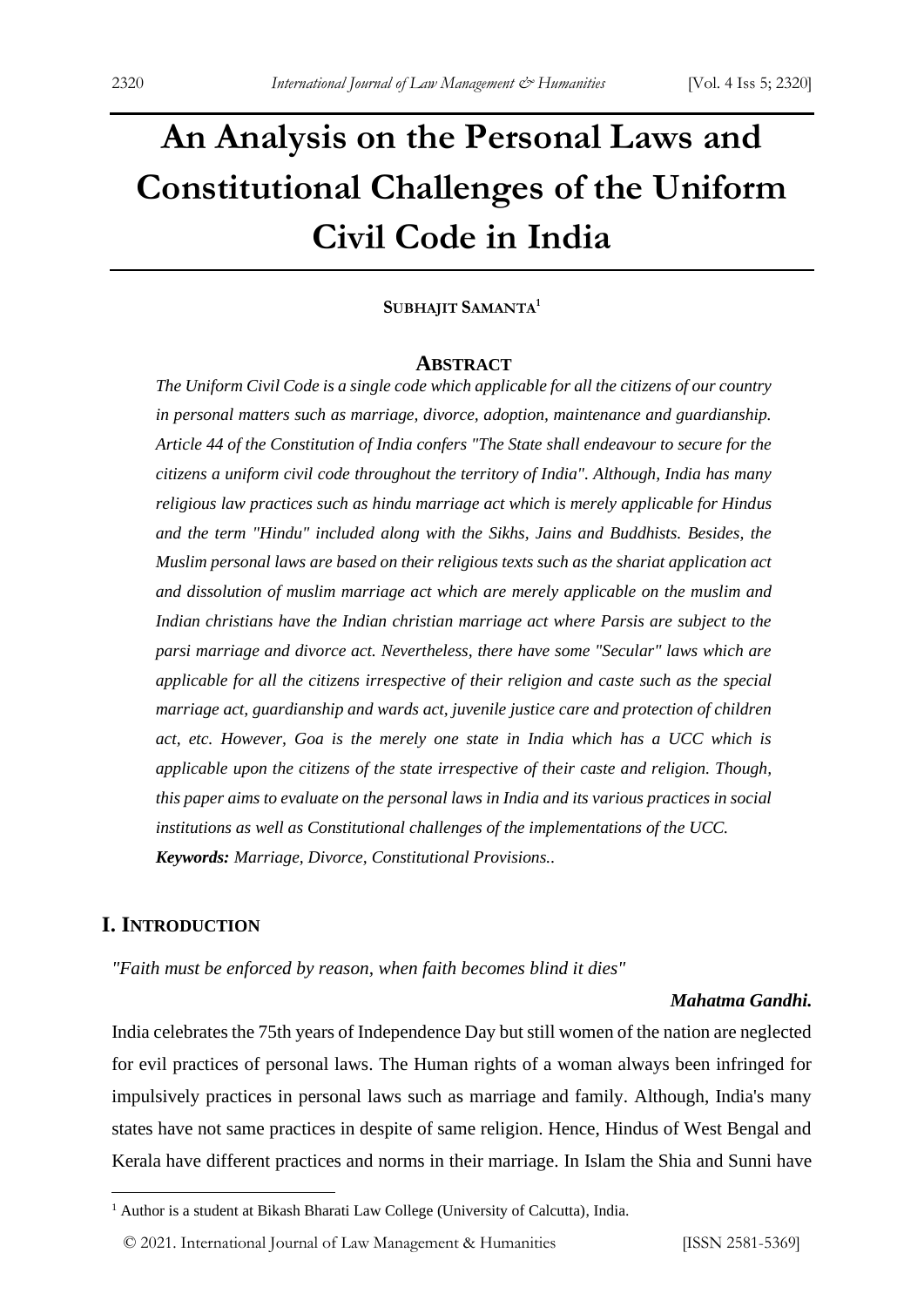different recognition and practices in their religion. In such a situation, a Uniform Civil Code is a solution to handle the impulsive evil practices which are existing inside personal laws yet and a UCC can simplify the complex practices of personal laws as well as protect the vulnerable section including women because women have confined rights in personal laws, be it any religion either Hindu or Muslim.

The principle of UCC generally involves the question of secularism and it is a principle which requires to be laid down at great length due to various interpretations of secularism. It is a topic which are foremost glorified and criticised. Some people of our society consider that the UCC is against the spirit of secularism while some regard it as secularism and religious faith.

#### **II. HINDU PERSONAL LAWS**

The term Hindu was derived from the "Sindhu". It denotes those who were lived around the Sindhu river. Usually, we are known that the Hinduism is the most ancient religion in the world. It came probably 6000 years ago and time to time it was passed varied phases through practices. The first stage of Hindu Law came by "Shruti" and it means "what was heard". The Shruti is four kinds such as Rigveda, Yajurveda, Samaved and Atharveda. The second stage of Hindu Law came by "Smriti" and it means "which is remembered". There are many kinds of Smritis such as Manu Smriti, Yajnavalka Smriti, Narada Smriti etc. On the edge of 11<sup>th</sup> century the "Mitakshra" and  $12<sup>th</sup>$  century "Dayabhaga" concepts came in Hinduism by digest and commentaries of Shrutis and Smritis. Generally, the Hindu means when a person is born of both the Hindu parents or one parents is Hindu and he/she brought up as a Hindu culture or follower of the Brahmo, Prarthana or Arya Samaj, or any person who is a Buddhist, Jaina or Sikh by religion.

In Hinduism the marriage is a sacrament of religious ties between two individual for ultimate eternity. Thus, they can pursue the darma. The marriage is solemnized as per the customary rites and ceremonies which are based on caste or community to which parties belong. 'These can be dispensed with merely if one of the parties to marriage can establish a customary ceremonies in substitution of the Shastric ceremony<sup>2</sup> The exogamy rule confers a person is not permitted to marry within the same tribe and the Shastric prohibits of marrying within the same gotra or pravara or sapinda. According to Satapanthda Brahmana prohibits that nobody could marry a person related within five degrees on mother's side and seven degress on father side. According to The Hindu Marriage Act, section 5 provides some conditions for marriage solemnized between two Hindus such as party has no spouse, must be conferring a valid

© 2021. International Journal of [Law Management & Humanities](https://www.ijlmh.com/) [ISSN 2581-5369]

<sup>2</sup> Robindra Nath V. State.1969 Cal 55.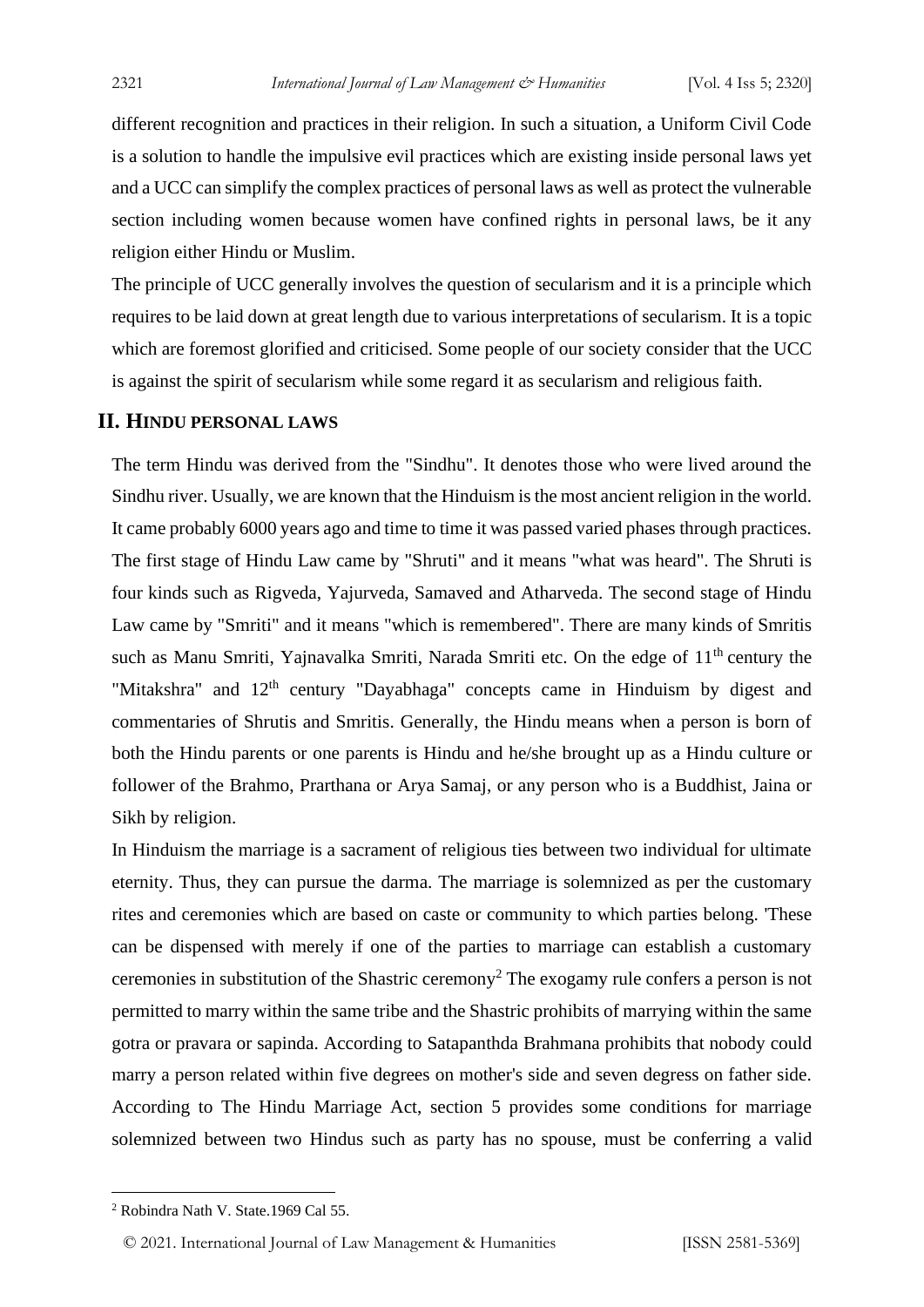consent, completed the age of twenty-one years, etc.

In 1857 the divorce concept was recognized for first time in England. "If only marriages that are based on love and moral, then only those are moral in which love continues. A definite cessation of affection or it's displacement by a new passionate love, makes separation a blessing for both parties as well as for society. People will only be spared the experience of wading through the useless mire of divorce proceedings"<sup>3</sup> . In Hinduism there has some gounds for the divorce such as after the solemnized of marriage had voluntary intercourse with any person except his or her spouse, cruelty, desertion, religion conversion, mental illness, presumption of death, judicial separation and mutual consent.

In Hindu law, the term "maintenance" has been used in a wide sense. Generally, it means to provide food, clothing, residence, education and medical aid, treatment etc. 'The obligation of the husband to maintain his wife doesn't arise out of any contact, express or implied, but out of the status of marriage, out of the jural relationship of husband and wife created by the performance of the marriage'. *Udayanath V. Siridet*<sup>4</sup> 'The obligation of the husband to maintain his wife begins with marriage. It's irrespective of the fact whether he has or has no property. Hindu law-givers did not deny maintenance even to an unchaste wife, provided she continued to live with her husband though in such a case she was entitled to starving maintenance'. *Parami V. Mahadevi<sup>5</sup> .* The Hindu Marriage Act, 1955 permits both husband and wife to claim maintenance because of the ancient practices of equality irrespective of gender. The statute provided this right to only the "deserving man", who does not capable of earning their daily requirments and essentials. In *Nivya V. M. V. Shivaparsad M. K.<sup>6</sup>* the Kerala High Court propound that husband is entitled to have maintenance by proving his permanent disability to work and earn moral necessities.

According to 'Manusmriti' Adoption signifies "taking someone else's son and raising him as one's own". Hindu Adoption & Maintenance Act, 1956 conveys a clear perspective of certain rules and restrictions on 'who' and 'whom' to adopt. Though it is recognized by the Hindu Law, still there were some castes and tribes who prohibited adoption by custom. The statute provided a uniform legislation and any adoption neglected the procedure mentioned in this Act would be null and void. One who wishes adopt a child have to fulfil some requirements provided under the statute such as, one should be a Hindu by religion, major and sound mind, have the financial capability to maintain a child, unmarried if married should take the

<sup>3</sup> Origin of Family, Private Property and State, 117-18.

<sup>4</sup> Udayanath v. Siridei, 1973 Or. 196.

<sup>5</sup> Parami V. Mahadevi, (1909) 34 Bom. 278.

<sup>6</sup> Nivya V. M. V. Shivaparsad M. K. 2017 (2) KLT 803.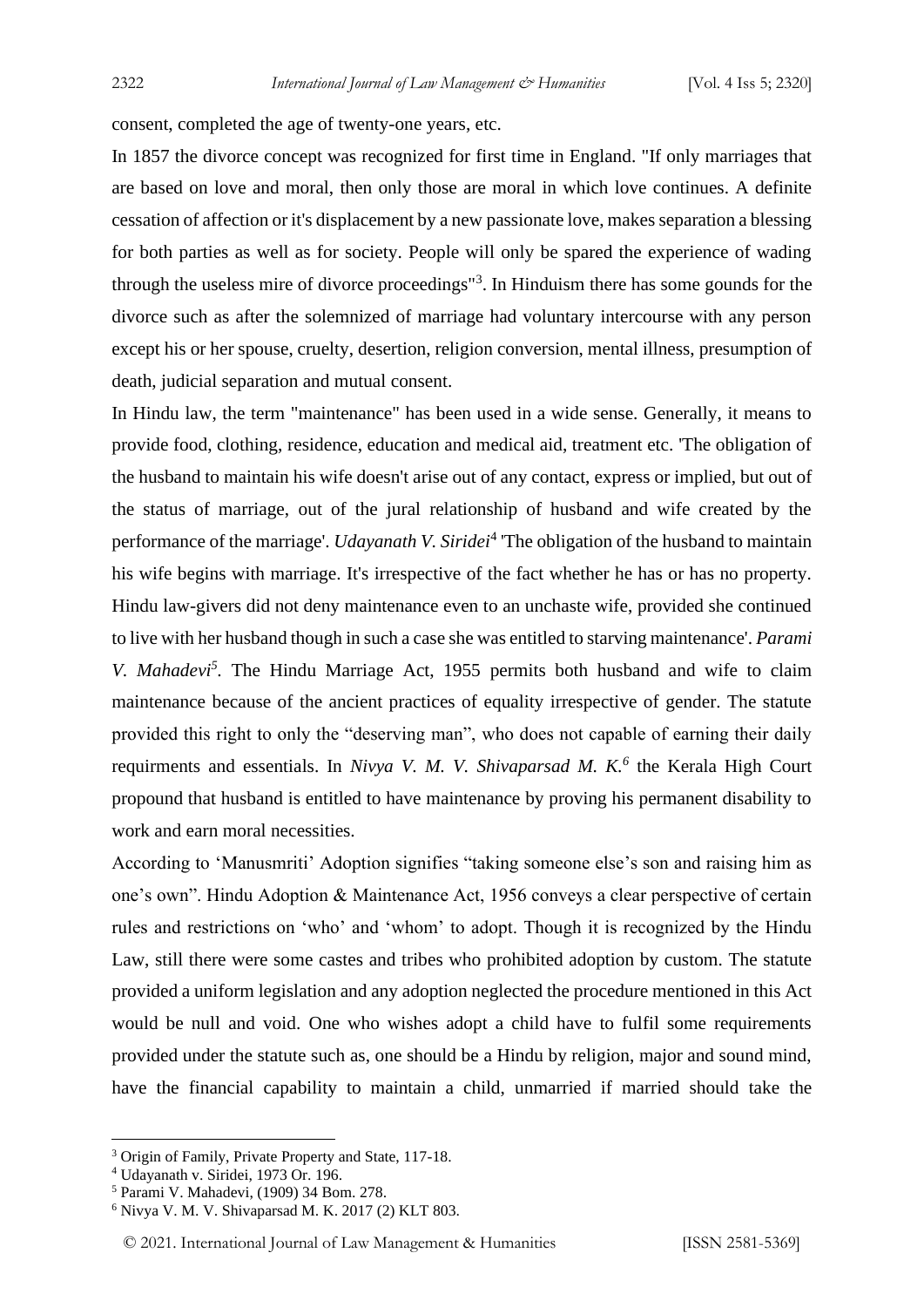permission of the other spouse, 21 years older than the child he wants to adopt.

#### **III. MUSLIM PERSONAL LAWS**

According to Aghnides a muslim is one person who believes on Mohammad as Prophet or who says there is no God except Allah and Mohammad is 'His prophet'. The origin of Muslim Law is Arabia where Mohammad laid down the Islam. It's the law which is established by a communication from Allah with reference how will a men's acts. In Islam the body of common law known as Shariat. The Arabic meaning of Shariat is 'the clear water and path to be followed'. It's used to denote that how a Muslim should lead a living as per Allah's footmark. The Quran, Hadith, Sunna, Ijma and Qiyas are part of the Shariat. The Quran is a holy religious book of Islam which is divine communication through the Prophet Mohammad. It conforms the Prophet's teachings to the world. The Hadith is a written format which says about the life of the Prophet Mohammad as explained in the Hadith. The Sunna is the practices and traditions of the Prophet Mohammad in Islam. It constituted a model for Muslim to follow and not included in the holy religious book Quran. In Islam the Ijma denotes when there is nothing in the Quran or Hadith or Sunna to answer a particular question regarding Muslim Law then the Islamic Jurists will be decided the particular matters. The Qiyas denotes when some points aren't clearly covered in Quran, Hadith, Sunna and Ijma then Qiyas would be applied by the prediction of interpretation of the Muslim Law.

In Islam there are two main communities (I) Shia (II) Shunni. The Shia community is minority in Islam and most of the population is living in Iran, Iraq, Bahrain etc. The second major community is Sunni in Islam. Usually, they are living in India, China, Pakistan, Saudi Arabia and Bangladesh. India's most of the Muslims are being followed by the "Hanafi" school.

In Muslim Law the marriage (Nikah) is a contract and not a sacrament of religious ties as in Hinduism. The Arabic word "Nikah" means a sexual intercourse between a man and women based on mutual concept. In Muslim Law there is a "Nikahnama" system that means the wife and husband entering into a contract put their Signature through a written document. Besides, there has a Dower (Mahr) system as well. The Dower is a gift or a certain amount of money which to be paid by husband to his wife at the time of marriage or later. In Islam there has a Polygamy system which denotes a Muslim man can marry four wives. Therefore, some conditions may be followed for instance - if any Muslim man fear that he can't do justice between them then marry merely one wife. Although, it can be said that the Muslim law is inherited the doctrine of plurality of wives but it restricted for Muslim Women that they will not marry more than one husband and The Indian Penal Code 1860, Section 494 is not apply in this matter. In Islam there has another kind of marriage system which is "Nikah Halala". The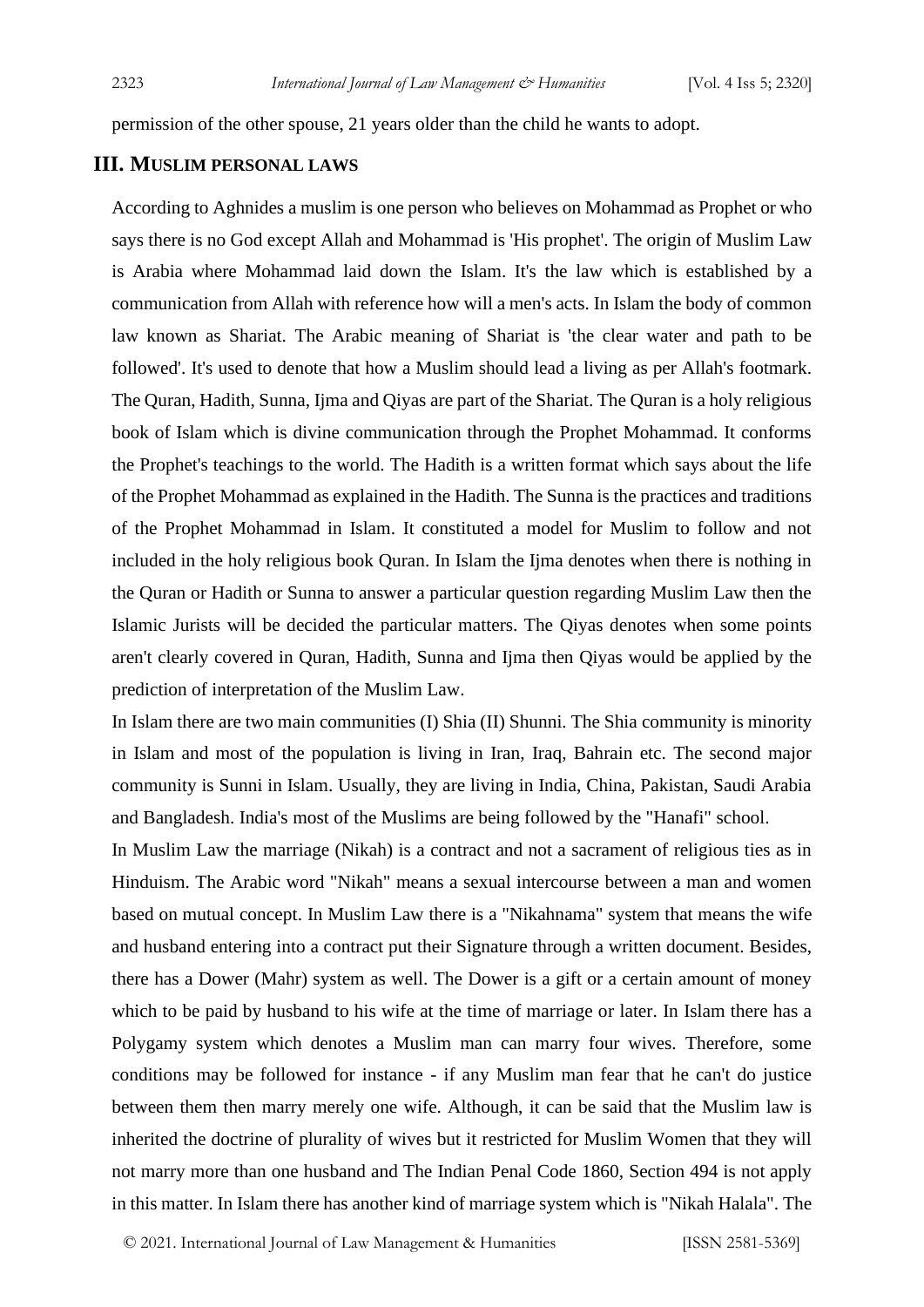"Nikah" means marriage and "Halala" means something that is permissible. For example - if a Muslim woman is being divorced by her husband to 'Talaq-e-biddat' (Triple Talaq) then the woman will marry another man, after getting divorced by the second husband, she would be able to re-marry her former husband. It's called "Nikah Halala" and this process is followed by 'Hanafi' rules in Islam.

In *Samema Begum Case<sup>7</sup>* the Supreme Court held that the evil practice of "Polygamy" and "Nikah Halala" violating of fundamental rights under part III of the Constitution of India, article 14, 15 and 21. Therefore, the Court declared it as unconstitutional.

In Muslim Law there are many kinds of divorce rules e.g. Talaq, Khula, Mubarat, Liar, Khiar, Taqbish etc. Generally, a marriage would be dissolved either death of husband or wife, or by divorce. However, in Islam after death of a wife the husband may re-marry but the widow wife cannot re-marry before expiring of Iddat period. This time is four months and ten days. If she is pregnant that time it will be extended until delivery of the child.

In *Shayara Bano Case*<sup>8</sup> a Constitutional bench held by 5:3 majority that the "Triple Talaq" was violating the fundamental rights under article 14, 15, 21 and 25. So that the Apex Court banned the "Triple Talaq". In 2019 the Parliament of India passed an act which is "The Muslim Women Protection of Rights on Marriage Act, 2019" for protecting the rights of a married Muslim woman and prohibited the Triple Talaq by her husband.

Generally, a Muslim married woman is entitled to confer maintenance to her husband until the end of the Iddat period. The Spouse will be divorced when the Iddat period expired. In case of a pregnant wife then the Iddat period will extend up to the delivery of the child. Thus, we can see a direct conflict with section 125 of The CrPC. However, section 125 of CrPC is not recognize the Iddat period. After delivery of the child the husband will be bound to pay maintenance until two years age of the child. If he is refused to confer the maintenance costs then Muslim woman may be filled a petition against her divorced husband under "Muslim Women Protection and Rights on Divorce Act, 1986".

In *Shah Bano Case*<sup>9</sup> the plaintiff claimed maintenance to her husband under The Code of Criminal Procedure 1973, section 125. Although, this case challenged the religious domination on women and raised the voice for a Uniform Civil Code. After the verdict, Central Government was overruled the decision by passed the "Muslim Women Rights to Protection on Divorce Act, 1986" which barred the rights of a Muslim women for maintenance under Section 125, of CrPC.

<sup>7</sup> Samema Begum Case AIR 2018.

<sup>8</sup> Shayara Bano V. Union of India AIR 2017, 9 SCC 1.

<sup>9</sup> Mohd. Ahmed Khan v. Shah Bano Begum AIR 1985, SC 945.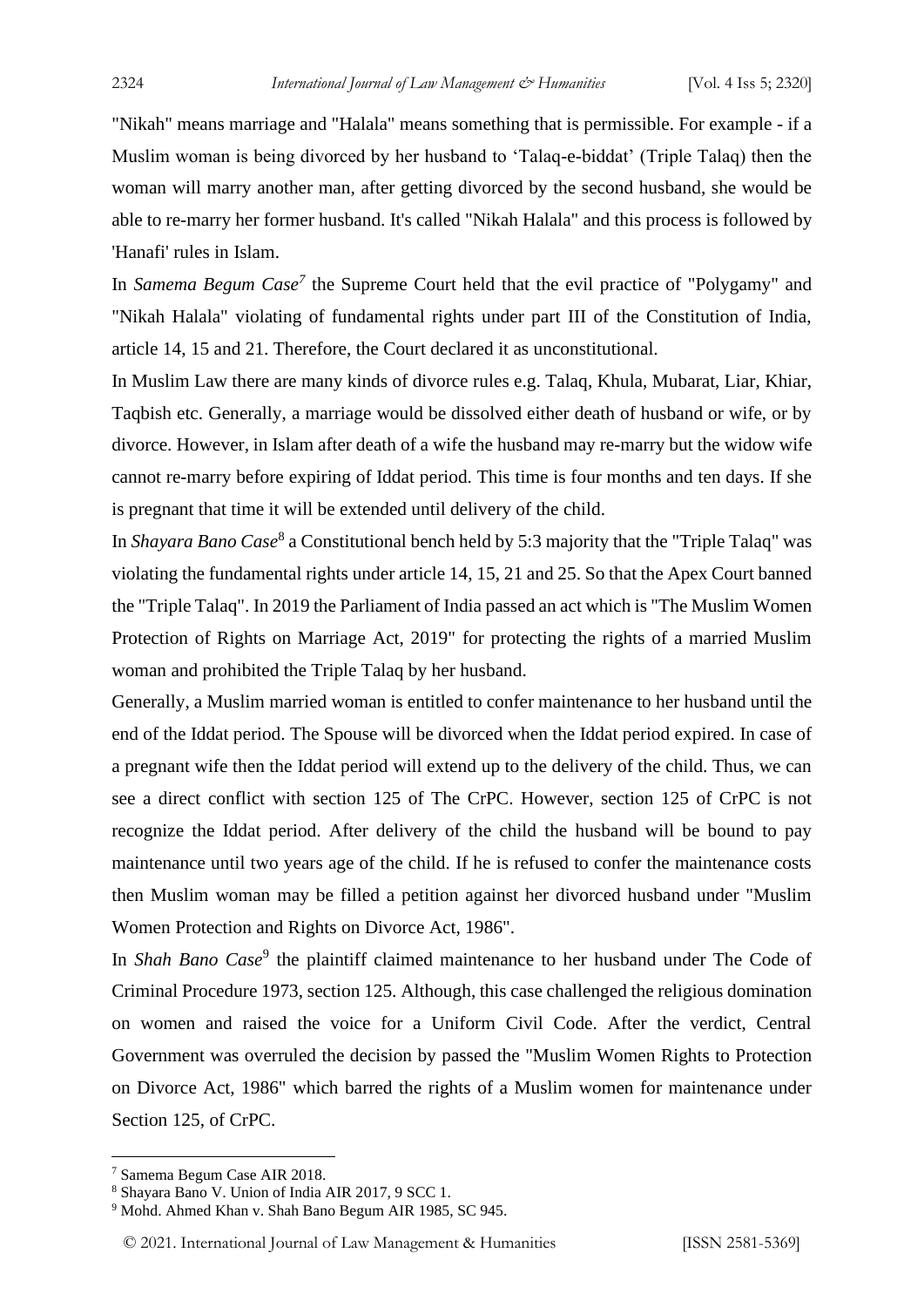In *Shamim Ara V. State of U. P.* <sup>10</sup> the Apex Court held that the liability of a husband to pay the maintenance costs to his children and wife. Generally, it means that voluntarily take a child from other parents in compliance with formal legal procedure. However, in Muslim Laws there are no provision for adoption but a Muslim person can be hold guardianship for a certain period. In *Shabnam Hasmi Case*<sup>11</sup> the Apex Court held that any person can be adopted a minor child under the "Juvenile Justice (Care and Protection of Children) Act 2000" irrespective of religion.

### **IV. CHRISTIAN PERSONAL LAWS**

*LORD STOWELL* who was a most eminent ecclesiastical Judges in England who proceeded to quote from Henry Swinburne (1560-1623) on Espousals. He wrote "It is a present and perfect consent which alone maketh matrimony without either public solemnization or carnal copulation for neither is the one nor the other the essence of matrimony but consent merely". This view after a long past has been endorsed by the House of Lords in a decision<sup>12</sup>. It is emphatically stated by the House of Lords that the procreation of children is not an essential requirement for a valid marriage. Besides, it may be said that Christian marriage is the lifelong union of a man and a woman to the exclusion of all others which is proceeded by some form of ceremony recognised by the law of a particular country in which it takes place.

The section 4 confers that every Christian marriage is to be solemnized according to the provisions of the Christian Marriage Act,1872. However, a presumption of marriage can be drawn from cohabitation for a long time. This presumption is not but an irrebuttable one. Where the fact of marriage is admitted by the parties then it is safe to draw the presumption. However, a marriage according to Christian rites alone would be valid when both parties are Christians<sup>13</sup>. In regard to marriage among Christians marriage performed according to the law of the land governing the parties will make the marriage valid. The effect of marriage between a Syrian Catholic girl and a Latin Catholic is that the girl becomes a member of the husband's community, namely, Latin Catholic<sup>14</sup>. Though under the Canon Law a marriage performed by a Schismatic priest where the parties to the marriage are Roman Catholics will not be recognised as valid by the Catholic Church and the offspring will be described as illegitimate, such a marriage would be perfectly valid under ss. 4 and 5 of the Christian Marriage Act and the progeny perfectly legitimate.<sup>15</sup>

<sup>10</sup> Shamim Ara V. State of U. P. AIR 2002.

<sup>11</sup> Shabnam Hashmi vs Union Of India AIR 2014.

<sup>12</sup> Baxter v. Baxter 1948, AC 274.

<sup>13</sup> Kochan Nadar Yovan Nadar V R.N.V. Nadar AIR 1955, Track 182.

<sup>&</sup>lt;sup>14</sup> Public Service Commission V Dr. Kunjamma Alex 1980, KLT 24.

<sup>15</sup> Gnanamuthu V Anthoni AIR 1960, Mad 430.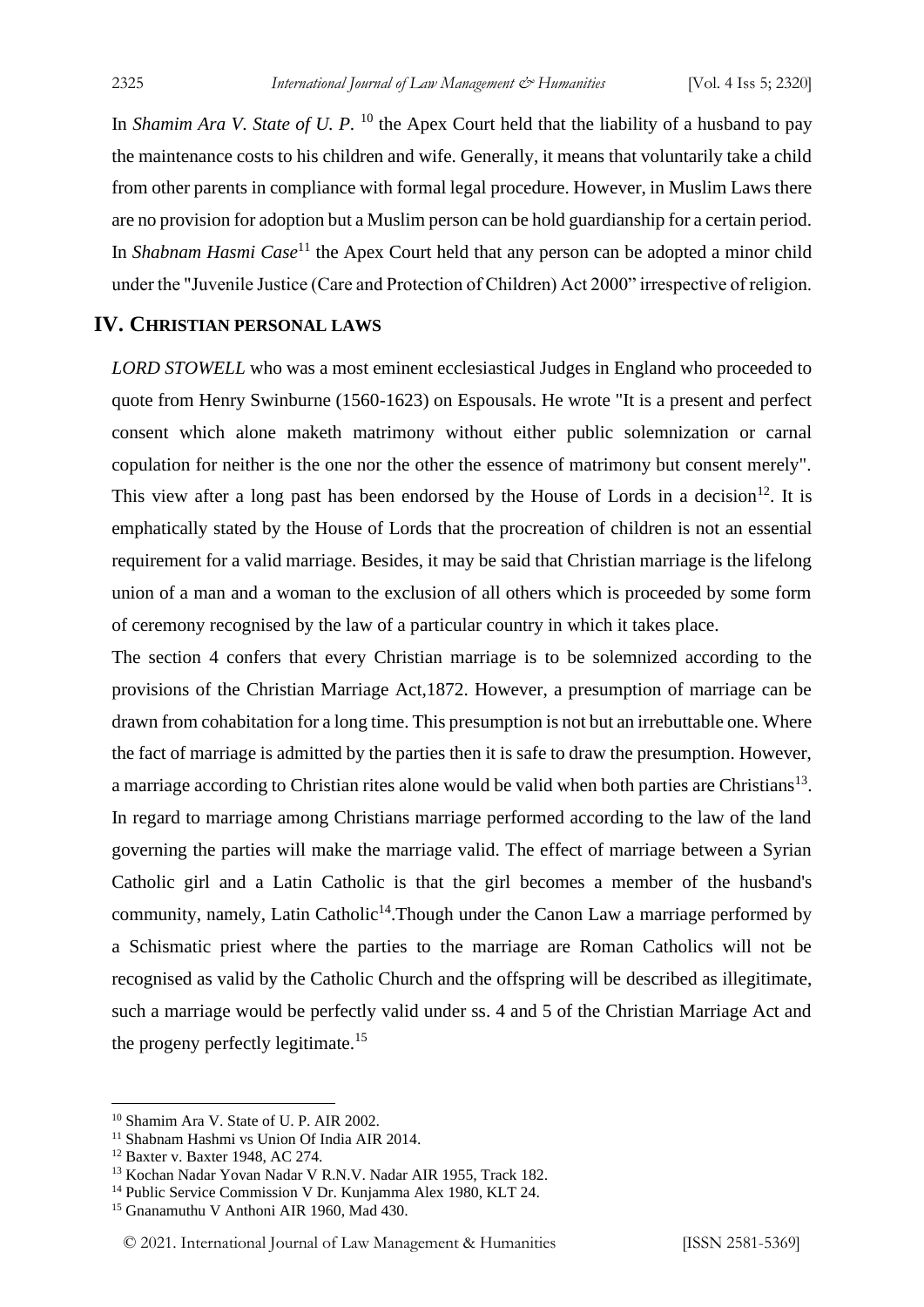The section 60 lays down the conditions on which marriages of Indian Christians may be certified. There are three conditions, such as :-

- Age of parties for Man 21 and women 18.
- None has a spouse living.
- Oath or declaration in specified form in presence of a person licensed under section 9 and at least two other credible witnesses.

This section has no application to the law of marriage of the Roman Catholic Church in India which follows the age of capacity as prescribed by the Canon Law.<sup>16</sup>

The section 10 provides the grounds on which a Christian marriage may be dissolved.<sup>17</sup> These grounds for dissolution of marriage cannot be extended by virtue of section 7 of the Indian Divorce Act, 1869 to other grounds which are prevailing for the time being in England.<sup>18</sup> The history of all matrimonial legislations will show that at the outset conservative attitudes influenced the grounds on which separation or divorce could be granted. Over the decades, a more liberal attitude has been adopted. Although, the grounds for divorce have been liberalised, yet they nevertheless continue to form an exception to the general principle favouring the continuation of the matrimonial tie. When a legislative provision specifies the grounds on which divorce may be granted, they constitute the only conditions on which the court has jurisdiction to grant divorce. The ground of mutual consent is available under section 28 of the Special Marriage Act and section 13B of the Hindu Marriage Act. The court cannot read this ground under section 10 of the Indian Divorce Act by adopting a policy of "social engineering".<sup>19</sup> Similarly, an irretrievable breakdown of marriage as in England cannot be read as a ground for divorce under section 10 of the Act in view of the provisions of Section 7. All these are for consideration of Parliament. A Christian marriage can merely be dissolved under the provisions of a statute of general application to such marriages and not by means of a procedure prescribed by the personal law of any particular community to which one of the parties has become a convert. Thus, where the parties to a marriage were Russians who were married in Berlin according to civil rites and the wife subsequently on coming to India embraced the Mohammedan faith and cabled to her husband in Berlin to accept Islam and on his refusal to do so, she could not have recourse to the procedure prescribed by the Mahomedan Law for the purpose of obtaining a dissolution of a Christian marriage.<sup>20</sup>

<sup>16</sup> Lakshmi Dhar V Sachit Dhar 73 CWN 1001.

<sup>17</sup> Khambatta V. Khambatta 36 Bom LR 1021.

<sup>18</sup> Shireen Mall V. John James Taylor, AIR 1952, Punj 277.

<sup>&</sup>lt;sup>19</sup> Reynold Rajamani V. Union of India AIR 1982, SC 1261.

<sup>20</sup> Noor Jehan Begum V. Engine Tiscenko AIR 1941, Cal 532.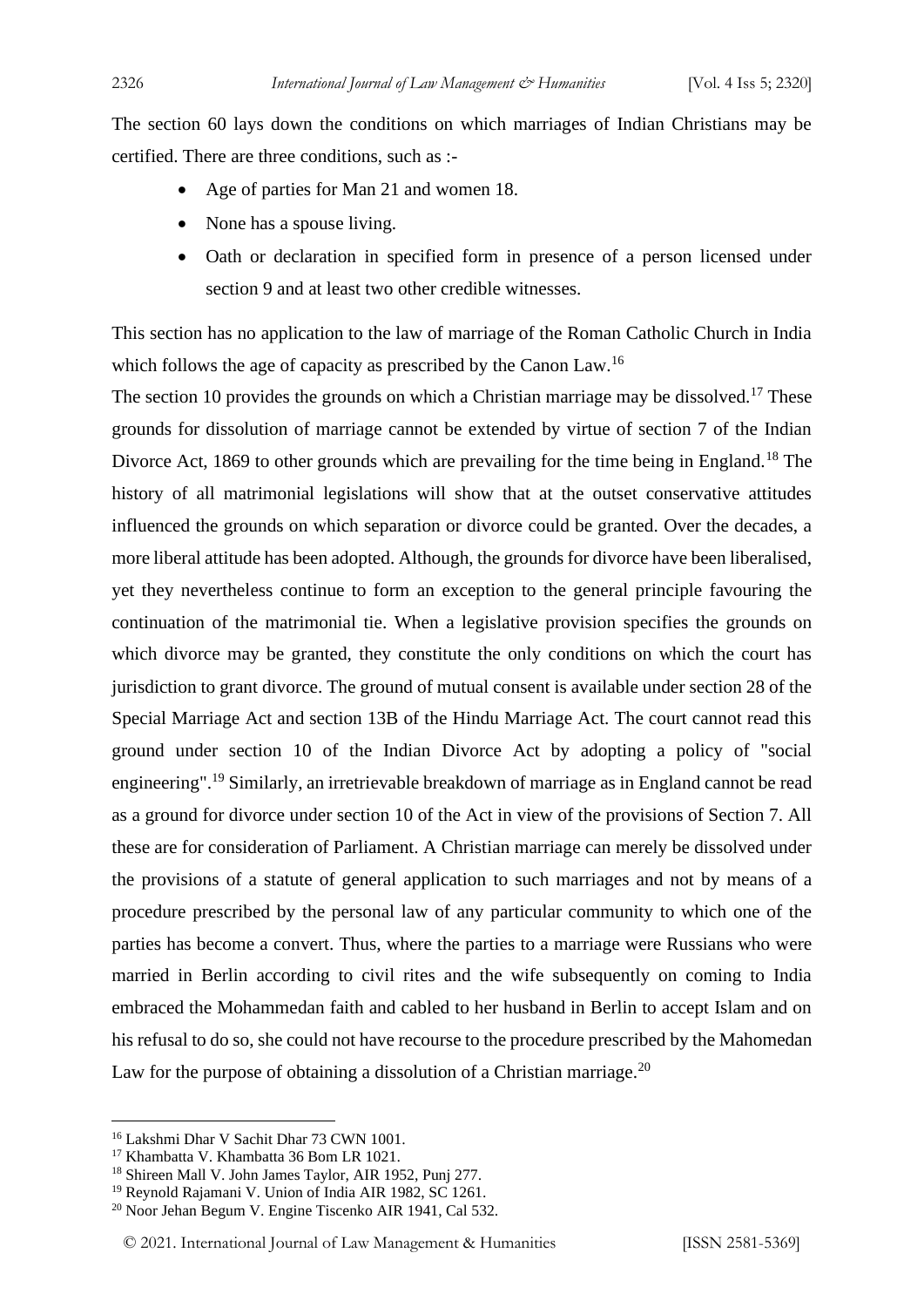The section 10 has prescribed a solitary ground for dissolution of marriage on a petition of a husband. On the other hand, a wife is given a long rope to present a petition for dissolution of marriage. Though apparently this discrimination is inconsistent with the provisions of article 13, 14, 15 of the Constitution of India, however, it was held that section 10 is not repugnant to the said articles as it is based on sensible classification.<sup>21</sup> Both under section 10 and section 18 of the Act and it is the husband or wife who is alone competent to institute proceedings for divorce or nullity. Therefore, it appears that a matrimonial status is conferred on them by the mere fact of solemnization of marriage.<sup>22</sup> Where a marriage between the plaintiff and the defendant was not according to the Indian Christian Marriage Act 1872 but according to 'Seerthirutha' form of marriage, the Indian Divorce Act cannot be invoked. Section 10 of the Act does not apply to a case where a valid marriage does not exist.<sup>23</sup>

### **V. PARSI PERSONAL LAWS**

Amongst Parsis there is a statutory impediment to marriage contained in section 3 of the Parsi Marriage & Divorce Act, 1936 until the parties in case of a male attains the age of twenty-one and in case a female attains the age of eighteen, however, that impediment must be strictly confined to the purpose for which it was intended. It is an impediment which interferes with the freedom to contract after attaining the age of 18 and it cannot be extended further to prevent a person who is above 18 years from enforcing his rights under the contract.<sup>24</sup> There are two other conditions of a valid Parsi marriage are :-

- That the parties must not be related to each other in any of the degrees of consanguinity or affinity as set out in Schedule 1 of the Act.
- That such marriage must be solemnized according to the Parsi form of ceremony.

The section 32 lays down different grounds for dissolution of marriage. Where right to sue for nullity of marriage on the ground of unsoundness of mind accrues before the commencement of the new Act, but is brought after the Act, section 32(b) shall apply to such cases. In such a case both the conditions laid down in proviso to section 32(b) must be satisfied before relief by divorce can be granted under this section.<sup>25</sup> In case of desertion under section 32(g) of the Act, if the husband quarrelled with his wife and deserted her by leaving the house with his kit, the mere fact that he subsequently used to visit his wife's place for a specific purpose not as her

<sup>21</sup> Dwarka Bai (Dr.) V. Nainan Mathews AIR 1953, Mad 792.

<sup>22</sup> Rose Simpson V. Binimoy Biswas AIR 1980, Cal 214.

<sup>23</sup>G. Packia Raj V. P Subbammal AIR 1991, Mad 319 (SB).

<sup>24</sup> Freny B. Engineer V. S.K. Modi AIR 1937, Bom 392.

<sup>25</sup> Phiroze B. Pothiwalla V. Shirinbai P. Pothiwalla AIR 1938, Bom 65.

<sup>© 2021.</sup> International Journal of [Law Management & Humanities](https://www.ijlmh.com/) [ISSN 2581-5369]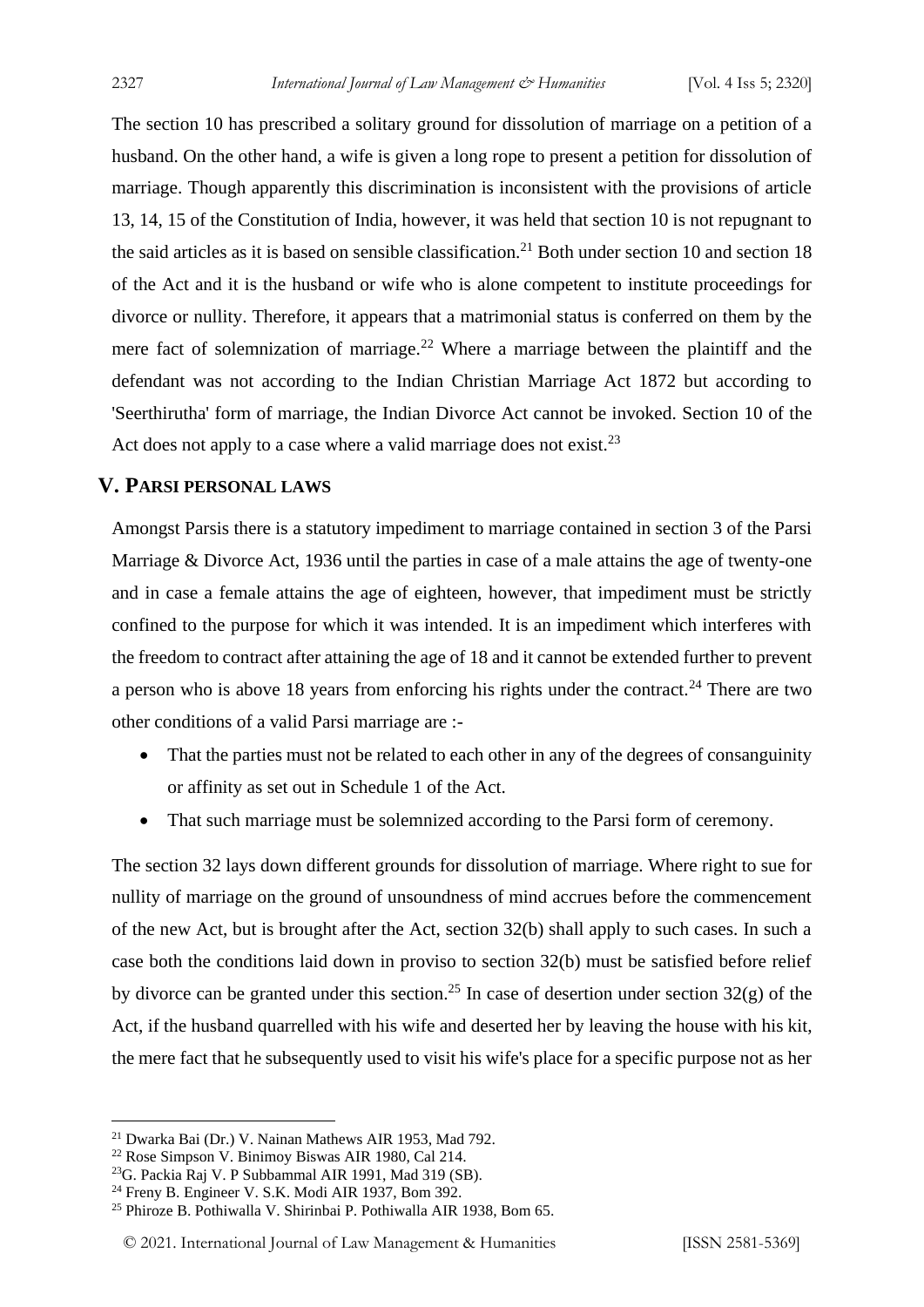husband, but merely as a boarder does not indicate that he had revived the matrimonial relations and that the desertion which had commenced had come to an end.<sup>26</sup> The desertion means the abandonment of one spouse by the other with the intention of breaking off matrimonial relations between them and thereby bringing cohabitation to an end. The question of desertion cannot be decided merely by enquiring which party left the matrimonial home first. It is the party who by his or her conduct brings the cohabitation to an end, that is guilty of desertion. In order to prove desertion under section  $32(g)$  it is necessary for the wife to prove that she has been deserted by the husband for at least three years and that she has been deserted without her consent or against her will. $27$ 

The parties living under the same roof may have separated and may have ceased to cohabit together and even in those circumstances can prove that there had been constructive desertion by one spouse against the other. The fact of separation and the animus deserendi must co-exist for the offence of desertion. The period during which the husband is confined in the Lunatic Asylum has not to be taken consideration in computing the period of three years (now two years) as required by section 32(8) of the Act. Under the strict wordings of section 32(j) it is enough for one of the spouses to prove that the other spouse has ceased to be a Parsi Zoroastrian during their married lives. The Act does not say that the defendant should not only have ceased to be a Parsi but must continue to be a non-Parsi till the date of the suit or for any particular period of time. It is enough if the plaintiff shows that during their married life the defendant had ceased to follow the tenets and doctrines of Zoroastrian religion. The onus lies upon the plaintiff and in the discharge of that onus the plaintiff is entitled to rely upon any admission which the defendant may have made, provided it is clearly and unequivocally made and has not been withdrawn or satisfactorily explained.<sup>28</sup>

#### **VI. CONSTITUTIONAL CHALLENGES OF THE UNIFORM CIVIL CODE**

The UCC concept was adopted by Dr. B.R. Ambedkar during the Constituent Assembly debate but his idea was denied by the opposition because of their objection based upon the ground that India has an immense variety of cultures and religion. At the time, UCC would have been imposed then diversity could be destroyed. Although, there has many challenges for it implementation. Firstly, the Constitution of India, article 25 confers the right to "Freedom of Conscience" as well as Profess, Practice and Peaceful propagate the religion. However, these fundamental rights have restriction and not absolute in nature. The article 25 Clause (2) (b)

<sup>26</sup> Kaikhushroo Tantra V. Meherbai Tantra AIR 1946, Bom 211.

<sup>27</sup> Khohshed M. Kapadia V. M. S. Kapadia AIR 1938, Bom 86.

<sup>28</sup> Dhumbai S. Palkhiwalla V. Sorabji A. Palkhiwalla AIR 1938, Bom 68.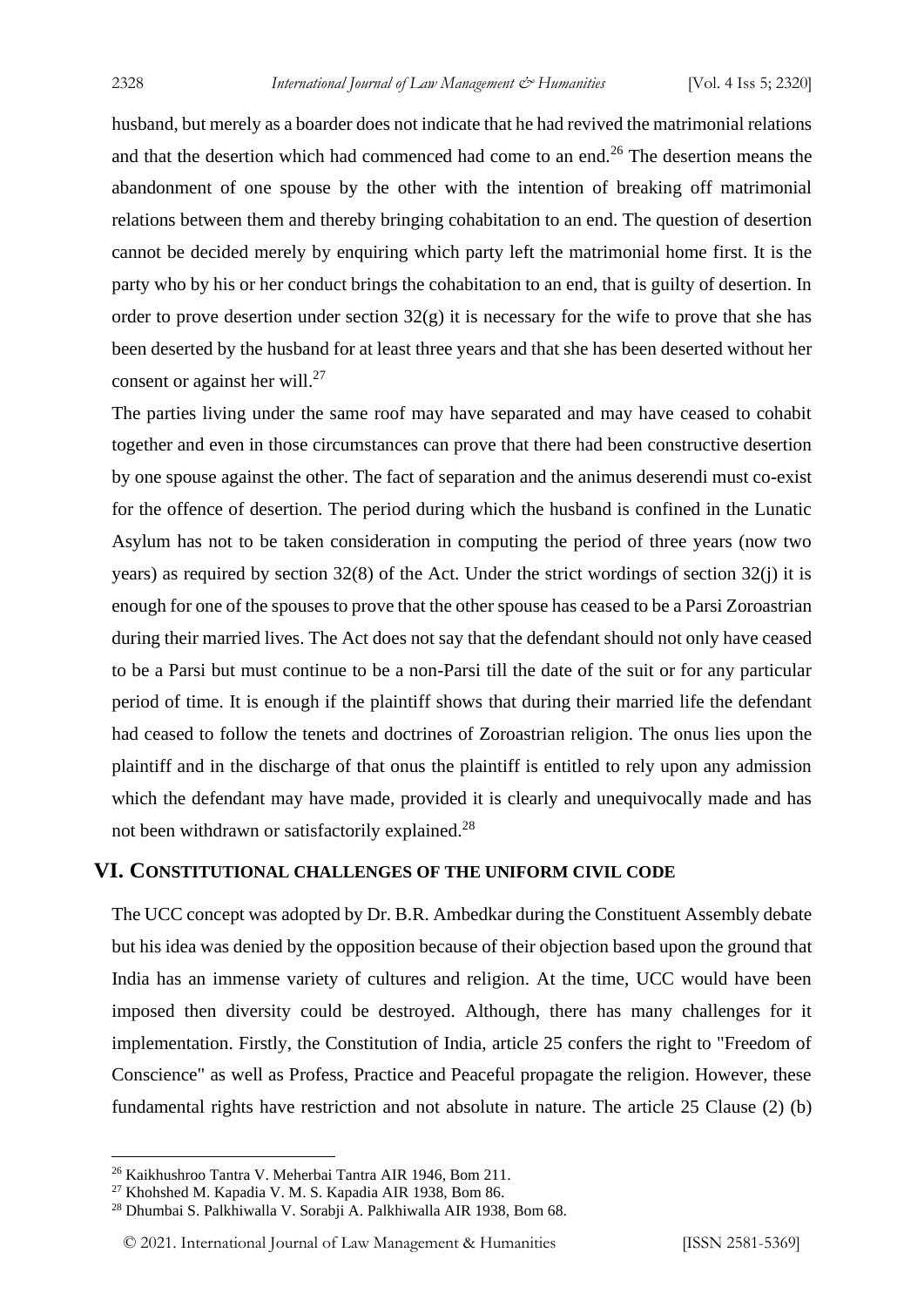confers the State is empowered to make laws for social welfare and social reform. Therefore, the State can eradicate the social practices and dogmas which will stand in the part of the nation's towards progress. This clause provides that where there is a conflict between the need of social welfare and reform and religious practices then religion would be relent and social evils would not be practiced in the name of the religion. However, article 26 (b) provides "Right to manage matters of Religion" Includes religious practices, rites and ceremonies. It means a religious organization to manage its own affairs and State would not be interfered unless they are violated the public order, health or morality.

On the other side, article 14 says "Equality Before Law" it means the State shall not deny to any person equality before the law. However, the women are being discriminated and not living with human dignity, the reason behind evil practices in personal laws. Besides, article 15 provides "No discrimination on grounds of Religion, Race, Caste, Sex etc." as well as article 15 (3) empowers the state to make special provision for women and children and they are required a special treatment on account of their nature. The reason is that Children and "women's physical structure and the performance of maternal functions place her at a disadvantage in the struggle for subsistence and her physical well-being becomes an object of public interest and care in order to preserve the strength and vigour of the race"<sup>29</sup>. On the other side, article 21 provides 'Protection of Life and Personal Liberty' it means 'no person shall be deprived of his life or personal liberty except according to procedure established by law' as well as the Apex Court held in *Maneka Gandhi Case*<sup>30</sup> that right to 'live' is not merely limited to physical existence but it includes within its ambit the right live with human dignity.

In *Francis Coralie case*<sup>31</sup> the Apex Court held that the right to live is not restricted to mere animal existence. It means something more than just physical survival. The right to 'live' is not limited to the protection of any faculty or limb through which life is enjoyed or soul communicates with the outside world as well as it also includes 'the right to live with human dignity' and all that goes along with it namely the bare necessities of life such as adequate nutrition, clothing and shelter and facilities for reading, writing and expressing in diverse forms, freely moving and commingling with fellow human being.

Besides, article 13 (3) confers the term 'law' means any ordinance, order, rule, custom etc. But anything can be challenged if these are infringing a fundamental right. Besides, the article 13 (1) provides all pre-Constitution or existing laws which were in force immediately before the commencement of the Constitution shall be void if they are inconsistent with fundamental

 $29$  Muller v. Oregon, 52 L.Ed.551.

<sup>30</sup> Maneka Gandhi V. Union of India, AIR 1978.

<sup>31</sup> Francis Coralie V. Union Territory of Delhi, AIR 1981.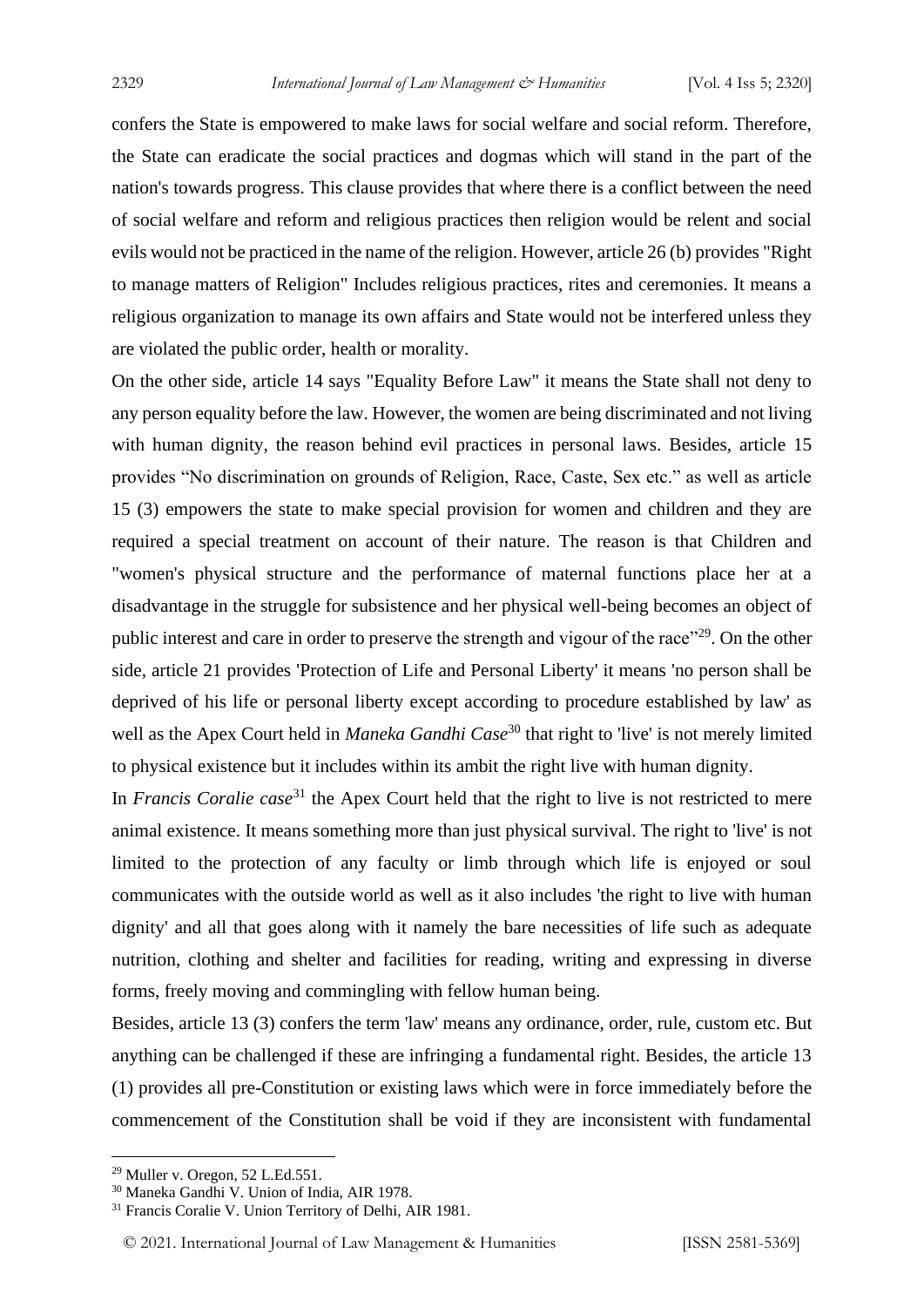rights.

Though there are some special provisions for Tribal societies which consists in part XXI of the Constitution, article 371 (A) which was inserted by  $13<sup>th</sup>$  Amendment Act 1962 and it confers special provision for State of Nagaland, clause (1) (a) says Parliament cannot make any law regarding religious, social practices, customary law and its procedure of Nagas unless the state legislative Assembly will be passed a resolution as well as article 371 (G) provides special provision for State of Mizoram and same rules are applicable for Mizos as it has been prescribed in article 371 (A).

### **VII. WHY DOES INDIA NEED A UNIFORM CIVIL CODE?**

There is a rising trend of divorce amongst all the communities religions and regions in India. The far-reaching effect of divorce falls on the hapless children born out of lawful wedlock. It is often suggested that to tackle the increasing rise of divorce proceedings there should be the following steps :-

- Appointment of an officer like the King's Proctor in England to look after the interest of the public as contemplated in section 17A of the Indian Divorce Act.
- Immediate formulation of a common Civil Code as envisaged in article 44 of the Constitution of India.

It is quite true that a uniform Civil Code shall concretise the unity and integrity of India. There is also a discrimination about the ground of divorce for adultery between the husband and the wife under the Indian divorce Act 1869. Adultery of wife is a ground for divorce whereas adultery of the husband must be accompanied by desertion for divorce. It seems that many substantive and procedural problems relating to matrimonial causes shall be solved by introduction of uniform Civil Code in India.

In *Jorden Diengdeh v S.S. Chopra<sup>32</sup>* it has been observed by the Supreme Court that the law relating to judicial separation, divorce and nullity of marriage is far, far from uniform. The time has now come for a complete reform of the law of marriage and make a uniform law applicable to all people irrespective of religion or caste. It is also necessary to irretrievable breakdown of marriage and mutual consent as grounds of divorce in all cases. The time is ripe now for the intervention of the Legislature in matters like these to provide for a uniform code of marriage and divorce and to provide by law for a way out of the unhappy situations in which couples are often placed. Though the Supreme Court directed that a copy of the judgment should be forwarded to the Ministry of Law and Justice for necessary action in this regard, yet nothing

<sup>32</sup> Jorden Diengdeh v S.S. Chopra AIR 1985, SC 935.

<sup>© 2021.</sup> International Journal of [Law Management & Humanities](https://www.ijlmh.com/) [ISSN 2581-5369]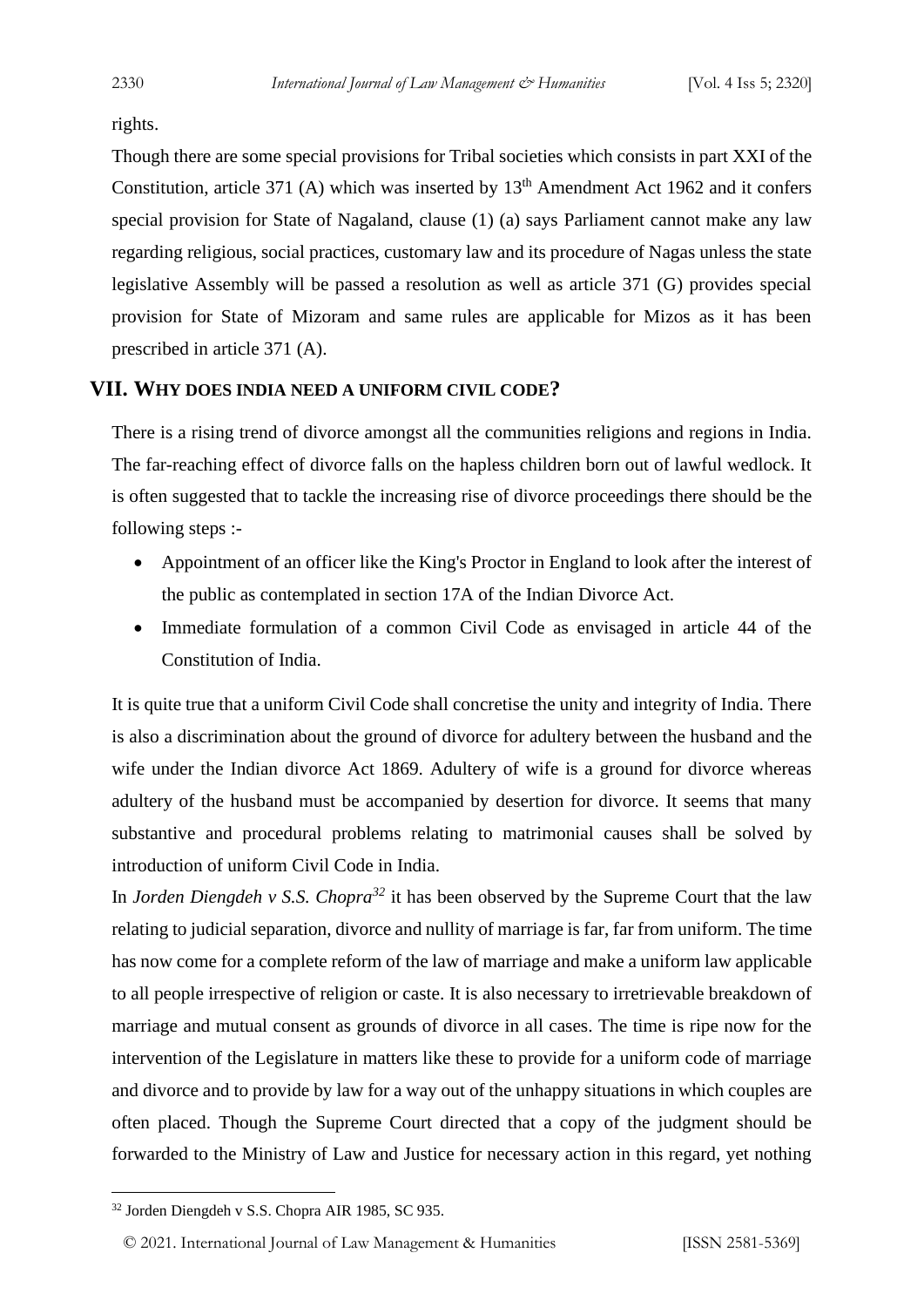has been done so far. The urgency of infusing life into Art. 44 of the Constitution was also emphasised by Chief Justice CHADRACHUD, in *Mohd. Ahmed Khan v Shah Bano Begum<sup>33</sup>* but that has been ignored by the Legislature on mere political consideration.

In *Sarla Mudgal v Union of India*<sup>34</sup> the Supreme Court further requested the Government of India through the Prime Minister to have a fresh look to secure a uniform Civil Code throughout the territory of India as provided in Art. 44 of the Constitution of India.

In *Shayara Bano v. Union of India*<sup>35</sup> after accepting Shayara Bano's petition, the Apex Court formed a 5 judge constitutional bench on 30th March 2017. The first hearing was on 11th May 2017. On 22nd August 2017, the 5 Judge Bench pronounced its decision in the Triple Talaq Case, declaring that the practise was unconstitutional by a  $3:2$  majority.<sup>36</sup>

#### **(A) Effects of the Uniform Civil Code**

- Compulsory registration of both marriage and divorce of the parties.
- Simplification of procedural law of divorce, judicial separation and nullity of marriage.
- Provision for parentage and custody of high tech-babies.
- Provision for transsexual marriage.
- Rights and obligations of husband and wife should be, as far as possible, spelt out.
- Limitation of period of maintenance.
- Compulsory establishment and conduct of the Family Courts with the help of lawyers, under the Family Courts Act, 1984.

## **VIII. CONCLUSION**

The reason behind of the UCC has a national integration with one nation, one rule which applicable for all the citizens as well as it will eradicate the gender based injustices in personal laws. Besides, it will protect the women to the patriarchal domination and confer them the right to equality, right to liberty, right to live with human dignity, defect of the communal and discriminate forces. The UCC also confers to simplify the convoluted practices of religious custom on the women in regarding of social institutions such as marriage and family. Although, it will be taken a truly 'secularism' concept in our society which is the basic structure of the Constitution of India and a secular republic requires a uniform law such as IPC, CrPC which are applicable for all the citizens rather than many different practices based on their religious faith and it will also promote the true spirit of secularism and unity of the republic of India for

<sup>33</sup> Mohd. Ahmed Khan v Shah Bano Begum AIR 1985, CrLJ 875.

<sup>34</sup> Sarla Mudgal v Union of India AIR 1995, SC 1531.

<sup>35</sup> Shayara Bano v. Union of India WP (C) 118/2016.

<sup>36</sup> https://www.scobserver.in/court-case/triple-talaq-case (last visited on 20.10.2021)